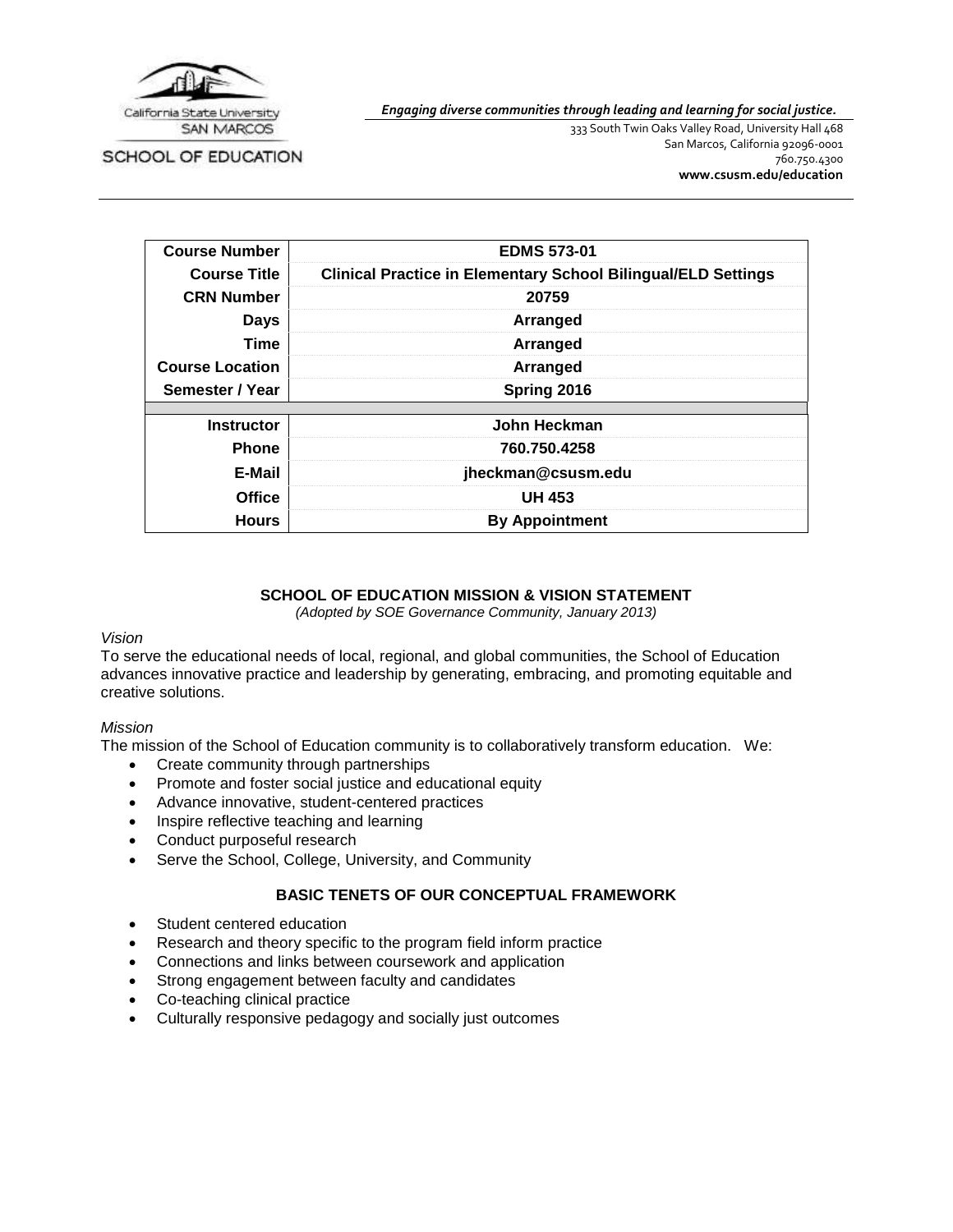### **COURSE DESCRIPTION**

Observation and teaching in a bilingual setting in selected schools under the supervision of a classroom teacher and university supervisor and participating in a student teaching seminar. *May be repeated once.*

### **REQUIRED TEXTS, MATERIALS AND/OR ACCOUNTS**

Because this is a supervised clinical practice experience, the materials for this class include the *Assessment of Teacher Performance Expectations Multiple Subject Credential* form, the *Multiple Subject Professional Dispositions Rubric*, and the *Clinical Practice Summary* that may be found on the School of Education website for clinical practice. Additional materials on the website include the *Multiple Subject Clinical Practice Handbook section 1: Information for Teacher Candidates*, along with other forms used in clinical practice. (www.csusm.edu/education/ClinicalPractice/HandbookMS.html)

### **CLINICAL PRACTICE STUDENT LEARNING OUTCOMES**

#### **Candidates will:**

- Assess and instruct elementary school age students of various cultural and linguistic backgrounds in elementary school classroom, using English and Spanish as languages of instruction
- Demonstrate successful performance of the Teacher Performance Expectations as assessed using the Assessment of Teacher Performance Expectations Multiple Subject Credential form, including *TPE 16: Biliteracy*.
- Demonstrate successful performance of the Professional Dispositions as assessed using the *Multiple Subject Professional Dispositions Rubric*

#### **Student Learning Outcome Assessment Methods**

Observation by University Supervisor of clinical performance objectives, Professional Dispositions and Teacher Performance Expectations, (TPEs), including *TPE 16: Biliteracy*

Observations by the school-based Cooperating Teacher of the clinical practice performance objectives, Professional Dispositions and the Teacher Performance Expectations, (TPEs), including *TPE 16: Biliteracy*

Completion of the Professional Dispositions rubric, the Teacher Performance Expectations form, and a Clinical Practice Summary, summarizing performance and professional growth The evaluations are developed with input from the Candidate's University Supervisor and Cooperating teacher. The final summary is developed with input from the Candidate's University Supervisor and Cooperating Teacher and is approved and signed by the Candidate, the University Supervisor, and the Cooperating Teacher.

#### **SUPERVISION REQUIREMENTS**

1. Each Teacher Candidate attends this clinical practice at their assigned school site as scheduled by program requirements and the specific school site calendar. The Candidate should adhere to the Cooperating Teacher's contract hours, attend staff meetings and other professional responsibilities, and be available to remain afterschool to plan and prepare. In the Multiple Subjects Full Time program and the Middle Level Program, Candidates attend one day per week for the first eight weeks during the Observation/Participation period. Then, Candidates attend daily for the full-time experience during the second eight weeks. In the Integrated Credential Program (ICP), Candidates attend daily full-time for 8 weeks.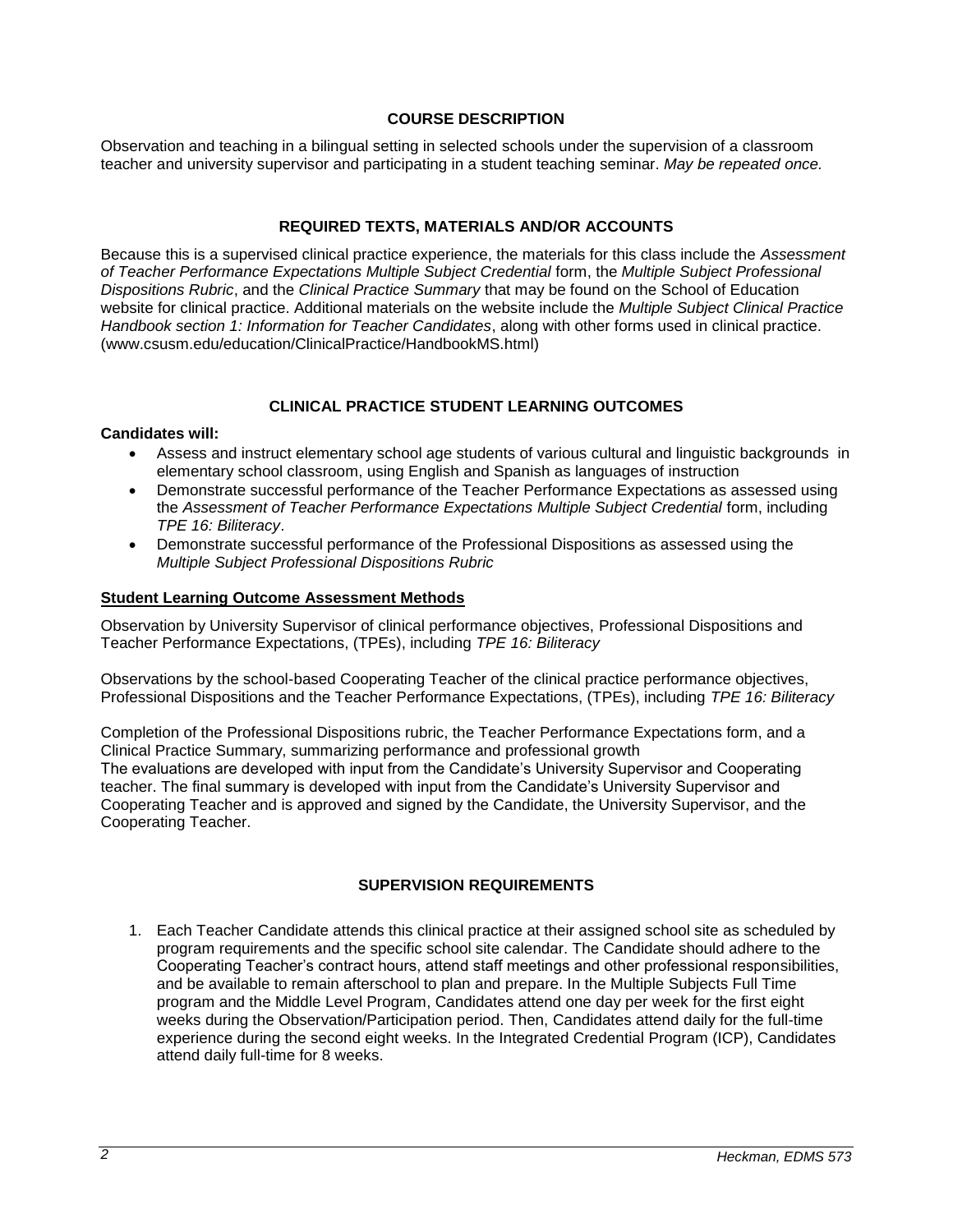- 2. Each Teacher Candidate in this clinical practice is observed by the University Supervisor at least four times. Teacher Candidate should be observed using Spanish as a language of instruction. The Candidate meets with a University Supervisor at least four times to discuss his/her developing performance of the TPEs, including *TPE 16: Biliteracy*, and to discuss clinical experiences in order to expand participants' knowledge of various assessment, planning and instructional strategies in the bilingual instructional setting.
- 3. Each Teacher Candidate in this clinical practice works together with his/her Cooperating Teacher to plan and implement lessons. The Candidate plans lessons, including the ones observed by the University Supervisor, in collaborative co-teaching planning sessions. The Candidate writes a lesson plan for each of the lessons observed by the University Supervisor and provides the University Supervisor and Cooperating Teacher a copy of the written lesson plan in advance, prior to teaching the lesson. The focus during Clinical Practice I is Reading/Language Arts instruction and Mathematics instruction. The focus during Clinical Practice II is History Social Science instruction, Science instruction, Reading/Language Arts instruction and Mathematics instruction.
- 4. Each Teacher Candidate takes advantage of opportunities presented during this clinical practice experience to fulfill *TPE 13: Professional Growth* to engage in professional development activities and document the number of hours of professional development. During the credential program, Candidates should complete 10 hours of professional development activities approved by their Supervisors/Instructors.
- 5. Each Teacher Candidate may develop a TPE portfolio binder to gather activities associated with each TPE to support conversations about their progress with their University Supervisor and Cooperating Teacher. TPE binder dividers are located on the School of Education Clinical Practice website. (www.csusm.edu/education/ClinicalPractice/HandbookMS.html)
- 6. Each Candidate uses the specific enrollment code to enroll in TaskStream using to be able to access evaluations of their Professional Dispositions and TPEs. The Multiple Subject Full Time program code is *msfttc*. The Integrated Credential Program (ICP) is *msicptc*.

# **Credit/No Credit**

The University Supervisor, in collaboration with the Cooperating Teacher, completes the *Multiple Subject Professional Disposition Rubric*, the *Assessment of Multiple Subject TPEs*, and prepares a *Multiple Subject Clinical Practice Summary* based upon the observations of the University Supervisor and Cooperating Teacher. These documents are presented to the Teacher Candidate at the final meeting-conference and all participants sign the documents. These documents serve as official verification of successful completion of Clinical Practice and are required for the University to be able to recommend a Candidate for a credential at the end of the program.

- 1. A grade of CREDIT (CR) or NO CREDIT (NC) will be assigned for clinical practice experiences by the University Supervisor. If a Teacher Candidate has not successfully met the *Multiple Subject Teacher Performance Expectations* at an appropriate level, ("approaching" in CPI, "meets" in CPII) or the *Multiple Subject Professional Dispositions* at an appropriate level ("approaching" in CPI, "meets" in CPII), the Candidate may be required to extend or repeat the experience.
- 2. If a Teacher Candidate is unsuccessful in a clinical practice experience, a grade of NO CREDIT will be given. Granting of an additional opportunity for clinical practice will be made based on the circumstances under which the original NO CREDIT was given.
- 3. Should a Teacher Candidate be in the potential situation of receiving NO CREDIT for clinical practice, the University Supervisor and Cooperating Teacher must complete a State of Concern (SOC) as soon as possible and provide copies to the Program Coordinator. The documentation in the SOC, the action plan, and the follow up steps to the plan are key documents that are used to verify inadequate performance in clinical practice, if the action plan is not achieved.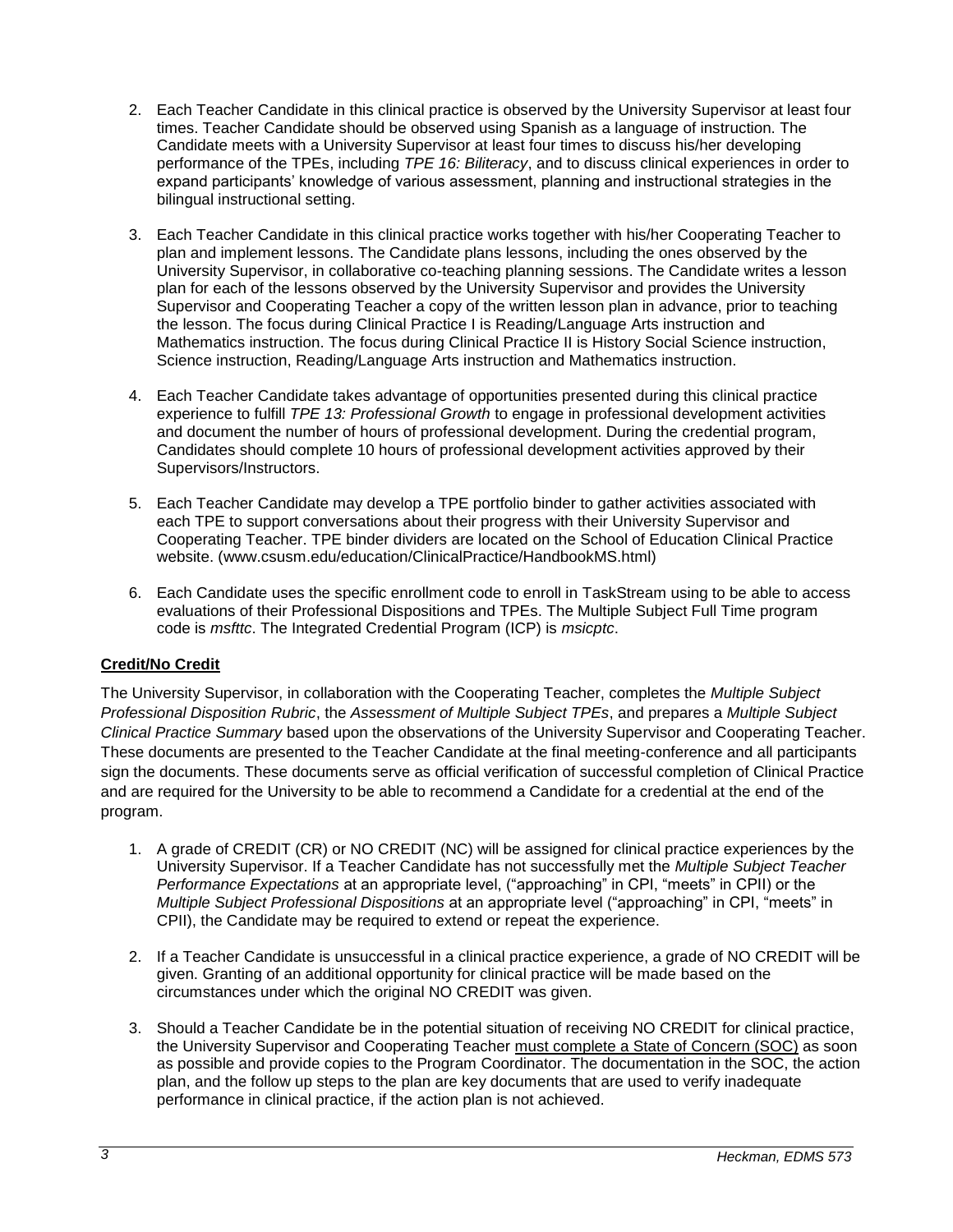4. Should a second clinical practice experience be recommended, the Candidate must re-register for the clinical practice course prior to the new placement being made.

## **Conditions for Removal from School Site**

A candidate will be removed from the school site and a Statement of Concern documenting the situation will be written immediately if a candidate:

- 1. Endangers students or others;
- 2. Violates recognized codes of conduct, e.g. CSUSM Student Code of Conduct, CSUSM Academic Honesty Policy NEA Code of Ethics, CA Education Code Section 44932; and/or
- 3. Is dismissed from the classroom or school site by the cooperating professional or site or district administrator. (see *Statement of Concern- Guidelines* www.csusm.edu/education/ClinicalPractice/HandbookMS.html)

# **GENERAL CONSIDERATIONS**

## **School of Education Attendance Policy**

Due to the dynamic and interactive nature of courses in the School of Education, all candidates are expected to attend all classes and participate actively. At a minimum, candidates must attend more than 80% of class time, or s/he may not receive a passing grade for the course at the discretion of the instructor. Individual instructors may adopt more stringent attendance requirements. Should the candidate have extenuating circumstances, s/he should contact the instructor as soon as possible. *(Adopted by the COE Governance Community, December, 1997).*

## **Clinical Practice**

All teacher candidates are expected to be present at their assigned school site as scheduled by program requirements and the specific school site calendar and teaching contract. Should the teacher candidate have extenuating circumstances, s/he should contact the University Supervisor and Program Coordinator as soon as possible.

## **TaskStream Enrollment and Postings**

The School of Education uses TaskStream to manage candidates' TPE and disposition assessments. Candidates must be enrolled in TaskStream throughout the Multiple Subject Credential program(s). Enrollment fees are paid by going to [www.taskstream.com](http://www.taskstrem.com/) and registering for at least one year. After enrolling, to access the Multiple Subject Full Time Program, from your home page, find the Self-Enrollment area and click the *Enter Code* button. Then enter *msfttc* as the program code. If this is the correct program, click the *Enroll* button. The Multiple Subject Full Time Program, now will show up on your TaskStream home page when you log in. Be sure to remember your enrollment name and password.

## **Assessment of Professional Dispositions**

Assessing a Candidate's dispositions within a professional preparation program recognizes that teaching and working with learners of all ages require not only specific content knowledge and pedagogical skills, but positive attitudes about multiple dimensions of the profession. The School of Education has identified six dispositions – social justice and equity, collaboration, critical thinking, professional ethics, reflective teaching and learning, and life-long learning - and developed an assessment rubric. For the *Multiple Subject Professional Dispositions* rubric, there are three levels of performance for each disposition: "*unacceptable"*, "*approaches", "meets"*. The rubric for the levels of performance offers measurable behaviors and examples for each disposition. The assessment of dispositions includes a self-assessment by the candidate and is designed to provide candidates with ongoing feedback for their growth in professional disposition. Candidates are expected to meet the level of "*meets"* during the program. See the rubric on the SoE website. (www.csusm.edu/education/ClinicalPractice/HandbookMS.html)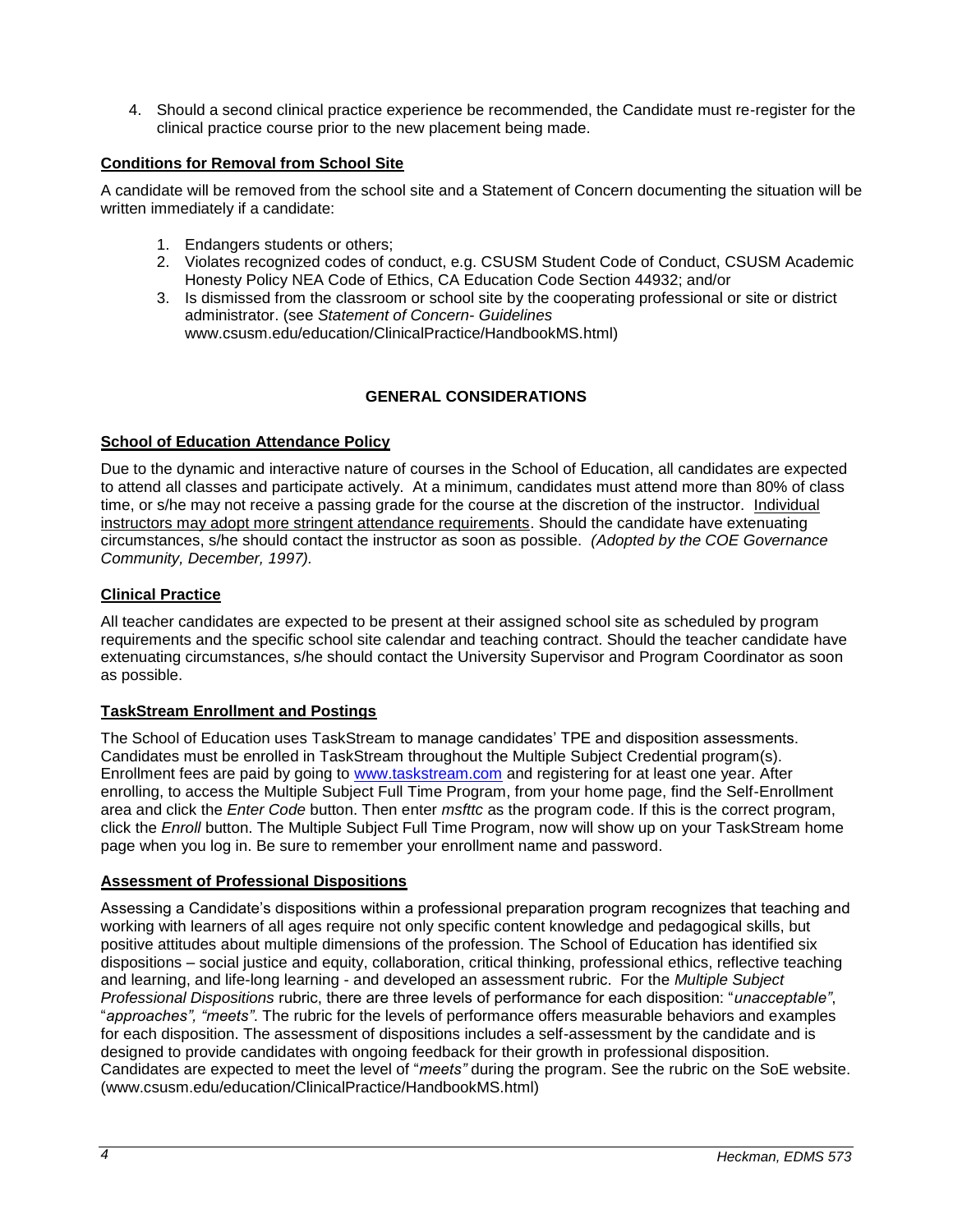## **Teacher Candidate Learning Outcomes**

Teacher Candidates will be required to complete a Teaching Performance Assessment, show proof of Teacher Performance Expectations and complete critical assessment tasks- specific assignments for this course. It is the Teacher Candidate's responsibility to understand expectations and complete assignments by stated due dates.

## **Teacher Performance Assessment**

Beginning July 1, 2008 all California credential candidates must successfully complete a state-approved Teacher Performance Assessment (TPA), as part of the credential program of preparation. During the 2015- 16 academic year the CSUSM credential programs will use either the CalTPA (California Teacher Performance Assessment) or the edTPA (Educative Teacher Performance Assessment).

Check with your program coordinator to determine which assessment is used for your credential program.

## **CalTPA**

To assist with your successful completion of the CalTPA, a series of informational seminars are offered over the course of the program. TPA related questions and logistical concerns are to be addressed during the seminars. Your attendance to TPA seminars will greatly contribute to your success on the assessment. The CalTPA Candidate Handbook, TPA seminar schedule, and other TPA support materials may be found on the SOE website:

<http://www.csusm.edu/education/CalTPA/ProgramMaterialsTPA.html>

## **edTPA**

Beginning in fall 2015, for newly entering initial candidates, the CSUSM assessment system is the edTPA. To assist with your successful completion of the edTPA, a capstone class is part of your curriculum. In this class edTPA related questions and logistical concerns are addressed. Additional support materials are available on the edTPA website:

[http://www.edtpa.com/PageView.aspx?f=GEN\\_Candidates.html](http://www.edtpa.com/PageView.aspx?f=GEN_Candidates.html)

## **Authorization to Teach English Learners**

This credential program has been specifically designed to prepare teachers for the diversity of languages often encountered in California public school classrooms. The authorization to teach English learners is met through the infusion of content and experiences within the credential program, as well as additional coursework. Candidates successfully completing this program receive a credential with authorization to teach English learners.

*(Approved by CCTC in SB 2042 Program Standards, August 02)*

## **Students with Disabilities Requiring Reasonable Accommodations**

Students with disabilities who require reasonable accommodations must be approved for services by providing appropriate and recent documentation to the Office of Disabled Student Services (DSS). This office is located in Craven Hall 4300, and can be contacted by phone at (760) 750-4905, or TTY (760) 750- 4909. Students authorized by DSS to receive reasonable accommodations should meet with their instructor during office hours or, in order to ensure confidentiality, in a more private setting.

## **CSUSM Academic Honesty Policy**

Students will be expected to adhere to standards of academic honesty and integrity, as outlined in the Student Academic Honesty Policy. All assignments must be original work, clear and error-free. All ideas/material that are borrowed from other sources must have appropriate references to the original sources. Any quoted material should give credit to the source and be punctuated accordingly.